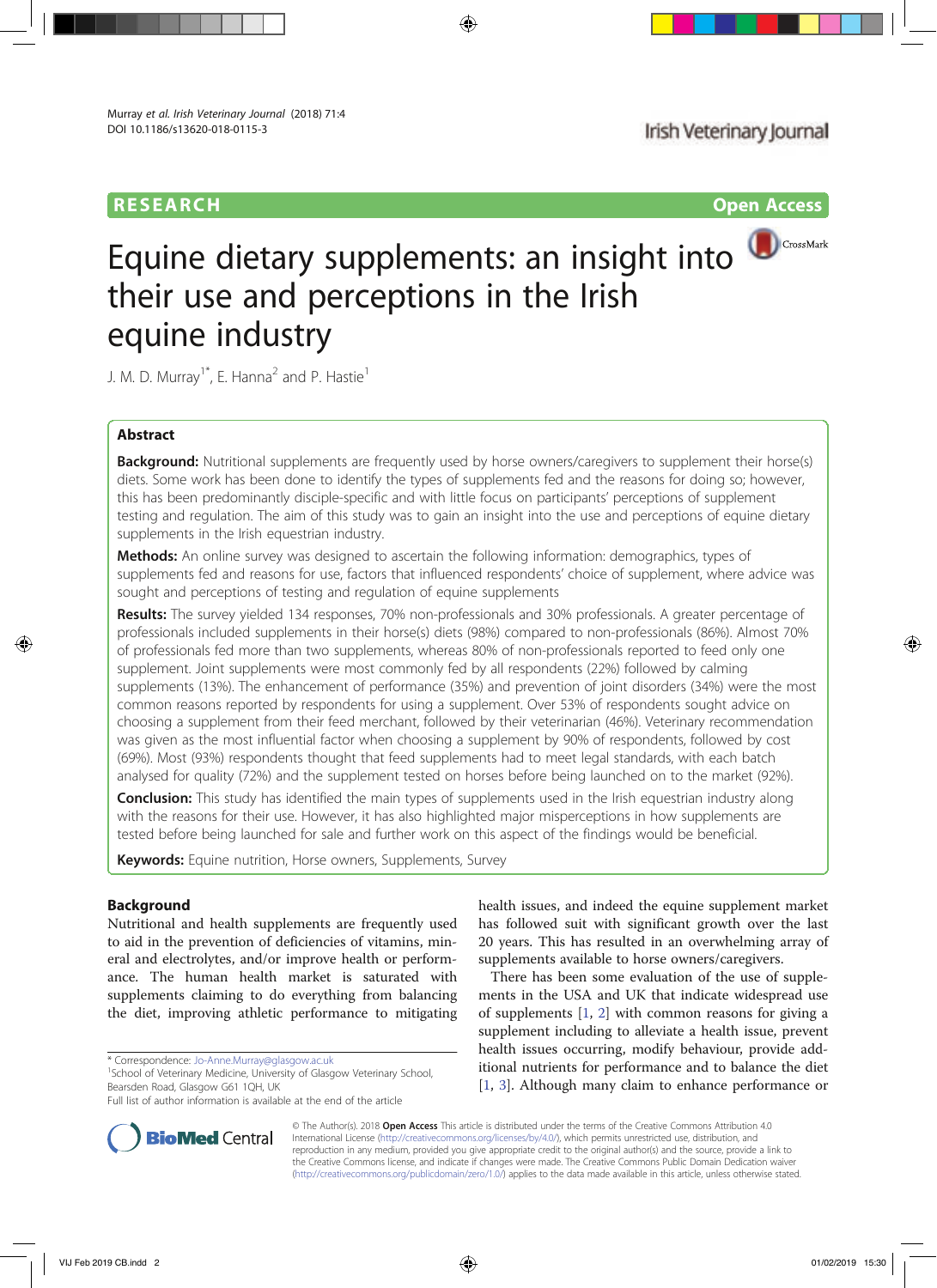alleviate health issues, there is still a paucity of evidence based studies to support these claims. Consequently, horse owners/caregivers have access to a wide range of supplements with a variety of purported benefits with little or no scientific evidence to support their effectiveness [4].

Studies have reported joint supplements and electrolytes as being most widely used in the UK and USA [1, 5, 6]. The feeding of multiple supplements has also been reported, with some horses receiving up to four different types of supplements [1]. Moreover, the selection of supplements has received some attention in recent years, with some studies investigating sources of information used by horse owners/caregivers when choosing supplements [3, 7]. Indeed, Hoffman [3] reports that horse owners often do not have sufficient knowledge to make informed decisions when selecting a supplement for their horse(s). While efforts have been made to better understand the use and perception of equine supplements, these have been limited and predominantly disciplinespecific [1, 3, 6, 7]. While the foregoing studies have yielded valuable information, further information on the use and perceptions of equine supplements by a widespread population of horse owners/caregivers would be extremely useful. In terms of safety and efficacy of human supplements a high proportion of adults surveyed reported to feel confident that the supplements they use are effective and safe [8]; however, few regulations exist for human or animal nutritional supplements and in fact the majority of supplements are not tested for safety of efficacy. Despite this, there has been little work to investigate horse owners/caregivers perceptions of supplement testing and regulation. Moreover, no studies have been undertaken to assess the use and perceptions of equine supplements within the Irish equine industry, despite Ireland being one of the most densely horse populated counties in the European Union [9]. Consequently, the aim of this study was to investigate the use and perceptions of equine supplements by Irish horse owners/ caregivers.

# Methods

# Participants

This study involved a survey designed to ascertain participants' use and perceptions of equine supplements. The target population were horse owners and trainers, professional and non-professional, throughout Ireland (Republic of Ireland and Northern Ireland).

#### Survey design

An 11-question online survey (Bristol Online Surveys, 2011) was designed to evaluate participants' use and perceptions of equine supplements. The survey was promoted at many equestrian events across Northern Ireland and the Republic of Ireland, in tack shops and feed merchants and veterinary clinics. The survey mainly consisted of Likert scale questions, where there was a choice of a number of fixed alternatives followed by a small number of open questions. The survey consisted of three sections: the first section collected demographic information on respondents, including whether they deemed themselves professional or non-professional and the number of horses in their care. The second section gathered details of the types of supplements fed and reasons for feeding them. The final section gathered details on the factors influencing supplement choice and where respondents sought advice on the use of supplements and their satisfaction with that advice, along with respondents perceptions of supplement testing and regulation. Prior to completing the survey participants received information on the aims of the research and the value of their contribution.

Pre testing via a pilot survey was carried out as recommended by Robson [10]. Pilot study feedback inferred only minor modifications to question phrasing, aimed at making sure questions were interpreted correctly. Participants were informed of how the data would be stored and used as part of the introduction to the survey. Participants informed that completion of the survey indicated their consent for their responses to be used in the research. All data was provided anonymously and kept strictly confidential in accordance with the UK data protection regulations. A copy of the survey can be obtained from the corresponding author.

#### Data analyses

Data were gathered in the Bristol Online Survey tool and were downloaded into an Excel spreadsheet in a coded form with a key. Quantitative data were analysed for descriptive statistics and non-parametric statistical tests using SPSS statistical software.

#### Results

## Demographics

The survey yielded 134 responses. More responses were received from non-professionals (94, 70%) than professionals (40, 30%). The number of horses owned or cared for differed  $(P < 0.001)$  between professionals and nonprofessionals, with 73% of professionals caring for 5 or more horses and 82% of non-professionals caring for 1 or 2 horses.

#### Supplements used

A large proportion (44%) of respondents reported to provide free access to salt, with more  $(P < 0.005)$  nonprofessionals providing free access to salt than professionals (52 versus 25%, respectively). In contrast to providing free salt there was a greater proclivity ( $P < 0.05$ ) for professionals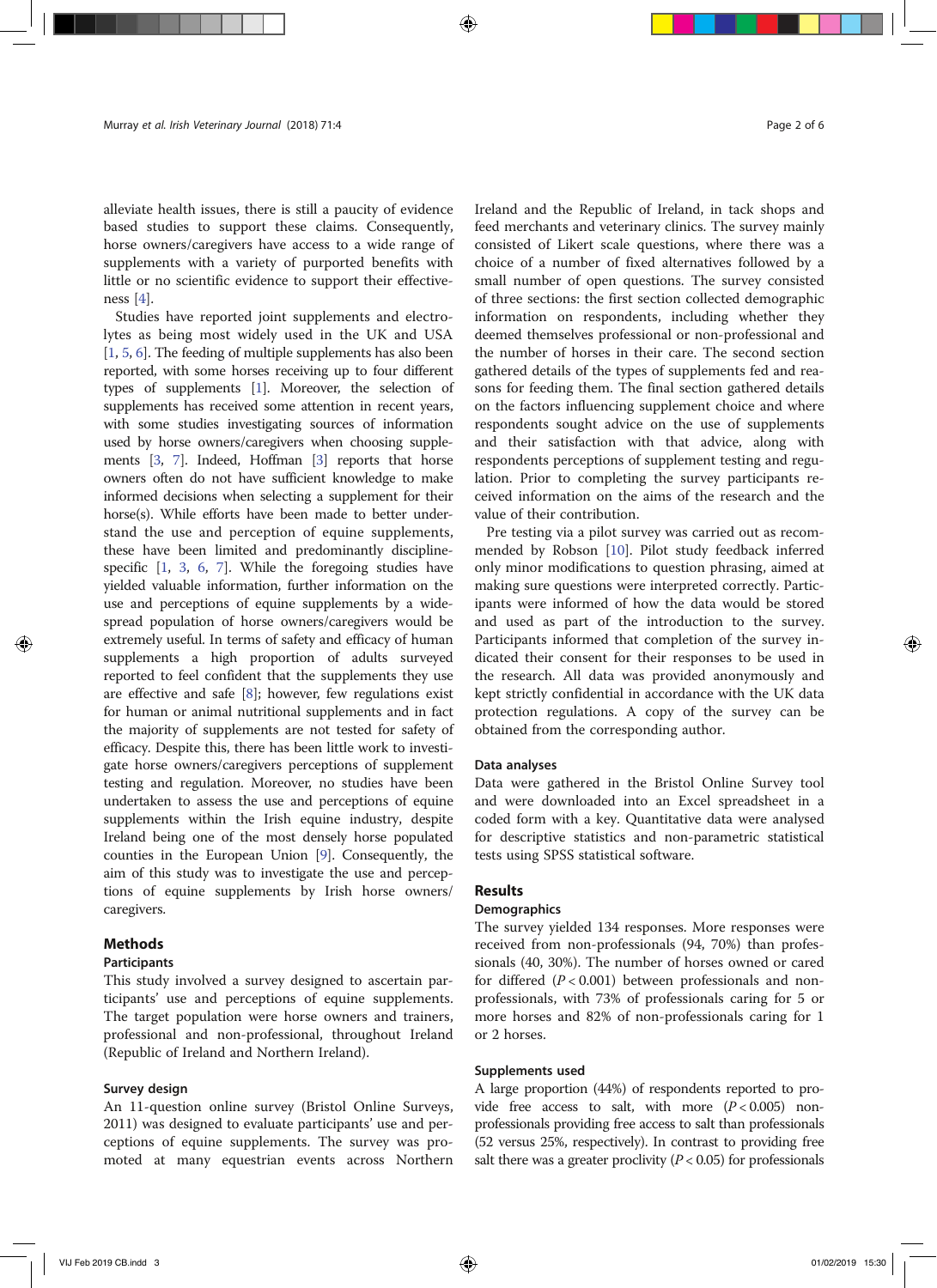to include supplements in their horse(s) diet compared to non-professionals (98 versus 86%, respectively). A greater number  $(P < 0.05)$  of professionals fed more than two supplements compared to non-professionals (69 versus 20%, respectively). A small number of respondents (3%) fed more than 4 supplements. The majority of respondents (83%) reported to adhere to manufacturer's guidance on feeding the various supplements; however, 12% reported to exceed the recommended levels by between 1.5 and two times the amount.

Joint supplements were the most commonly fed (22%) by all respondents, with a greater proportion  $(P < 0.05)$ of professionals (46%) than non-professionals (28%) including a joint supplement in their horse(s) ration. Calming supplements were fed by 13% of respondents, with more professionals than non-professionals feeding this (16% versus 11%, respectively). Digestive supplements, general vitamin and mineral supplements, and electrolyte supplements were fed the least.

The enhancement of performance (35%) and the prevention of joint disorders (34%) were the most common reasons reported by respondents for using a supplement, with a greater number of professionals (43%) feeding a supplement(s) to enhance performance compared to non-professionals (29%). A greater number ( $P < 0.05$ ) of non-professionals (11%) also reported to provide a supplement to improve digestion compared to professionals (4%). A similar response was observed for the use of a supplement to support an underlying veterinary condition, with a greater proportion  $(P < 0.05)$  of non-professionals  $(16%)$  including a supplement in their horse(s) ration at times of ill health compared to professionals (8%). An overview of supplements fed by professionals and nonprofessionals is provided in Table 1.

| Table 1 Overview of the percentage of non-professionals and |  |
|-------------------------------------------------------------|--|
| professional respondents and their use of supplements       |  |

|                           | Non-professionals (%) | Professionals (%) |
|---------------------------|-----------------------|-------------------|
| Demographics              | 70 <sup>a</sup>       | 30 <sup>b</sup>   |
| Supplement use            | 98 <sup>a</sup>       | 86 <sup>b</sup>   |
| > Two supplements fed     | 69 <sup>a</sup>       | 20 <sup>b</sup>   |
| Types of supplements fed: |                       |                   |
| Salt                      | 52 <sup>a</sup>       | $25^{\rm b}$      |
| Joint supplements         | 46 <sup>a</sup>       | 28 <sup>b</sup>   |
| Calming supplements       | 16 <sup>a</sup>       | 11 <sup>a</sup>   |
| Performance enhancers     | 43 <sup>a</sup>       | 29 <sup>b</sup>   |
| Digestive aids            | 11 <sup>a</sup>       | 4 <sup>b</sup>    |
| Veterinary specific       | 16 <sup>a</sup>       | 8 <sup>b</sup>    |

Values within rows with disparate super scripts differ significantly  $(P < 0.05)$ 

## Advice

Over 53% of respondents reported to seek advice on choosing a supplement from their feed merchant, followed by veterinary advice (46%), their trainer (34%), the internet (32%) and nutritionist (31%). A greater percentage ( $P < 0.05$ ) of professional reported to seek advice from the internet compared to non-professionals (50 versus 26%, respectively). Books and magazines were reported as being the least common source of advice (2%) by both professionals and non-professionals. In terms of influencing factors when choosing a supplement, veterinary recommendation was given as the most influential by 90% of respondents, with no difference between professionals and non-professionals. Cost was also a major influencing factor over choice of supplement for 69% of respondents, whereas product packaging was not selected by any respondents as influencing their choice of supplement.

## Information

Over 93% of respondents reported that their understanding was that feed supplements had to meet legal standards, 72% also understood that all batches of supplement required quality testing and 92% thought that all new supplements had to be tested on horses before being launched on to the market. There were no significant differences between professionals and nonprofessionals in their responses to these questions. Over 80% of respondents reported that they were happy with the product information provided by supplement manufacturers; however, 64% were not satisfied with the availability of product research. The latter differed between professionals and non-professionals, with more  $(P < 0.05)$  professionals (70%) than non-professionals (43%) not satisfied with the amount of research conducted on products. Respondents (70%) were satisfied with the advice provided by the feed merchant selling the product; however, 82% were not satisfied with the product knowledge of the seller. A large number (89%) of respondents reported to be unsatisfied with regards to access to independent nutritional advice.

# **Discussion**

#### **Demographics**

The higher number of non-professional respondents concurs with that reported in other equine-related surveys [11] as does the difference in the number of horses owned or cared for by professionals comparted to nonprofessionals [11].

#### Supplements used

Supplement use in Ireland appears to be higher than that reported for studies conducted in the UK as a whole [6, 7] and America [1, 3, 12]. However, this current study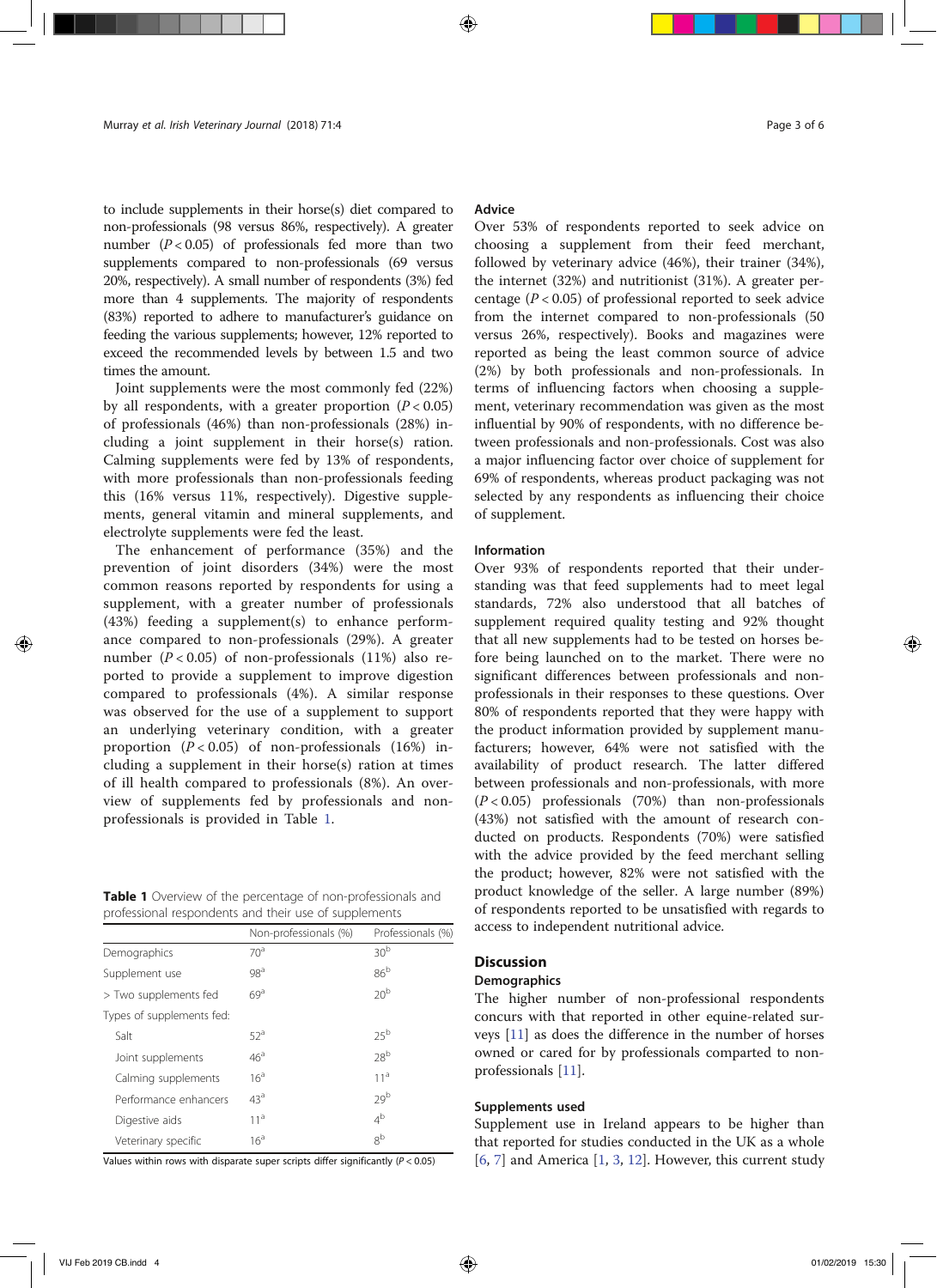evaluated supplement use across professional and nonprofessionals and all disciplines, whereas many of the previous studies have focused on a particular discipline or level of competition. The greater number of supplements fed by professionals compared to nonprofessionals is likely attributable to the higher demands placed on competition horses and concurs with the findings of other studies that have investigated the use of supplements in performance horses [6], where 95% of respondents reported to feed at least one supplement.

Whilst the majority of respondents reported to adhere to manufacturers' recommended levels of feeding, over 10 % reported to exceed this with the majority of these being in the professional sector. This is contrary to National Research Council recommendations due to the risks of overdosing [13] and it would be beneficial to ascertain the rationale of owners/trainers feeding in excess of recommended levels. The most common use of joint supplements in this current study concurs with the findings of others [1], and the greater number of professionals feeding a joint supplement is in accordance with the findings of a survey of supplement use in dressage and eventing horses [6]. The higher level of use of calming supplements by professionals also concurs with Agar [6] who reported these types of supplements to be considered important for competition horses. Conversely, respondents in this current study reported electrolyte supplementation as a low priority, which is likely attributable to the high proportion of non-professionals that responded.

The reasons given for feeding supplements is in line with previous findings [1, 3, 6, 7], with the majority citing enhanced performance and prevention of joint disorders. This may be attributable to the higher number of studies conducted on joint supplementations compared to many other types of supplements, with horse owners/ trainers considering joint supplements to be an important addition to their horses diet despite little evidence of their efficacy [14]. It has been proposed that owners/ trainers may also be using joint supplements as a preventative measure in the development of joint problems as oppose to using them to treat a current health issue [6]. This is also an area that warrants further exploration.

Calming supplements were the second most commonly used, which again concurs with other studies [3, 6]. Behavioural issues were not specifically reported as a reason for feeding a calming supplement in the current study, although this type of supplement was cited as the second most commonly used. It is likely that this was due to the high number of non-professionals who responded to the survey as some ingredients in calming supplements are not permitted in performance horses. Other reports have highlighted behavioural issues as the most commonly reason for using a supplement [6];

however, in the same study calming supplements were not selected as most commonly used. The authors suggest that this may be attributable to a lack of availability of research on behavioural issues in horses and evidence on the efficacy of behavioural supplements [15], which may explain the findings of this current study.

#### Advice and influencing factors

When looking for advice on selecting a supplement over half of respondents stated "feed merchant", which is in contrast to previous studies who reported feed merchants to be consulted by between 10 and 15% of owners/trainers [3, 6]. However, in terms of influencing factors when choosing a supplement, veterinary recommended was given as the most influential, which concurs with other equine studies [3, 6] and humans studies where doctors/health professionals are reported to be influential in supplement choice [16]. The foregoing also fits with findings of the American Horse Publications (AHP) Equine Industry Survey 2012 whereby respondents indicated that they took advice from their veterinarian and the supplier of the supplement into account when choosing a supplement for their horse(s) [12]. Of note, was that a greater percentage of professionals used the internet for advice compared to non-professionals. The use of the internet as a source of information on equine nutrition has been reported before [3, 17], but these studies did not differentiate between sources used for supplement information versus general information on horse nutrition.

Cost significantly impacted on choice of supplement, which concurs with Agar et al. [6]; however, product packaging did not. It should not be assumed that lower cost products are more commonly selected as it has been proposed that a higher product price may influence purchase due to perceived higher quality and perceiving it as a premium product [18]. To the authors' knowledge there have been no studies to evaluate the impact of packaging on equine supplement choice; however, studies on product packaging on consumer buying has been reported to be one of the most important factors that influences a consumer's purchase decision [19].

## Information

A higher proportion of respondents were happy with the product information available to them in this current study compared to others [6]. Conversely, a high proportion of respondents were unhappy with the availability of product research. What was noteworthy was the high number of respondents who thought that all new supplements had to be tested on horses before being marketed as well as meeting legal standards and strict quality control. This concurs with reports on perceptions of human dietary supplements, where there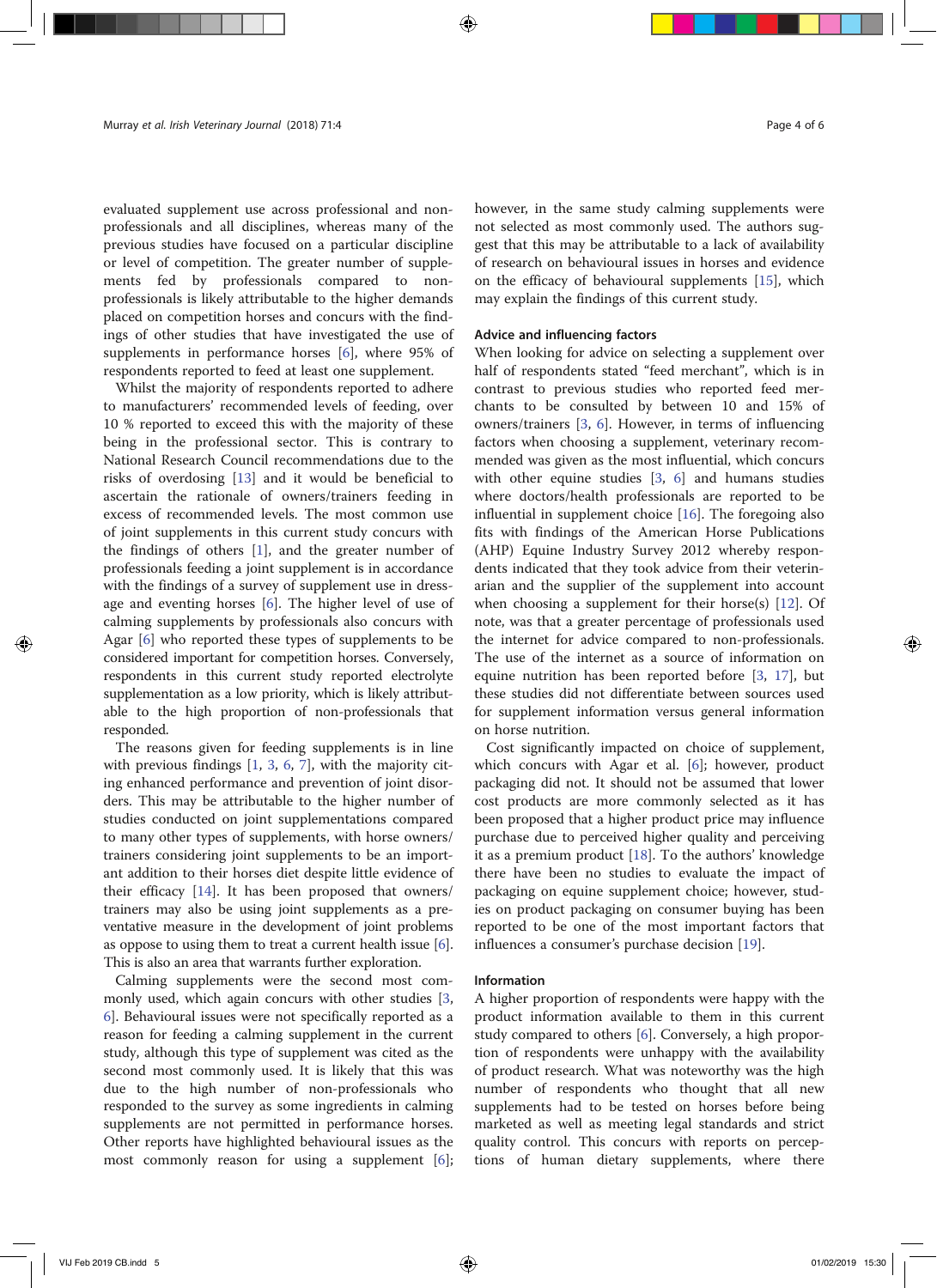appears to be significant misperceptions in consumers' understanding of the way supplements are regulated [20]. In line with the findings of this study, the majority of consumers' surveyed in the USA on their understanding of how human dietary supplements are regulated reported to believe that the FDA analysed all supplements before they could be sold [21]. Moreover, in excess of 40% of human physicians in the USA surveyed reported to believe that the FDA approved all dietary supplements before they can be sold to consumers [22]. The findings of this current survey of horses owners/caregivers coupled with reports on human dietary supplements suggests that there are significant misconceptions around the understanding of how supplements are tested and approved before coming to market. Moreover, there has been a lack of research on horse owners/caregivers' beliefs on the efficacy and safety of equine supplements; however, when horse owners were asked what they believed to be the top issues facing the horse industry, they did not express concern over the safety and efficacy of equine nutritional supplements [12]. Conversely, researchers cite the lack of evidence on the safety and efficacy of equine supplements as a concern [4, 6, 7, 23].

#### Conclusions

The study has highlighted the high use of supplements in the Irish equine industry, with joint supplements being the most commonly used and the reason for this being to prevent joint disorders. Feed merchants were reported as pivotal in decisions around supplement choice, but with veterinary recommendation being given as the most influential factor when decision of which supplement to buy. Of note was the misperceptions around the safety and efficacy of equine nutritional supplements, an area that warrants further exploration.

Acknowledgements

Not applicable

Funding Not applicable

#### Availability of data and materials Not applicable

#### Author's contributions

JAM drafted the manuscript and contributed to the design of the study, EH collected the data, PH edited and revised the documents. All authors read and approved the final manuscript.

#### Ethics approval and consent to participate

Ethical approval was obtained from the University of Edinburgh's School of Veterinary Studies' ethics committee.

#### Consent for publication

Not applicable

#### Competing interests

The authors declare that they have no competing interests.

#### Publisher's Note

Springer Nature remains neutral with regard to jurisdictional claims in published maps and institutional affiliations.

#### Author details

<sup>1</sup>School of Veterinary Medicine, University of Glasgow Veterinary School Bearsden Road, Glasgow G61 1QH, UK. <sup>2</sup>Royal (Dick) School of Veterinary Studies, University of Edinburgh, Easter Bush, Roslin, Midlothian EH25 9RG, UK.

Received: 13 November 2017 Accepted: 22 January 2018 Published online: 30 January 2018

#### References

- 1. Burk AO, Williams CA. Feeding management practices and supplement use in top-level event horses. Comp Ex Phys. 2008;5(2):85–93.
- 2. Ireland JL, Clegg PD, McGowan CM, McKane SA, Pinchbeck GL, Cross A. Sectional study of geriatric horses in the United Kingdom. Part 1: demographics and management practices. Equine Vet J. 2011;43(1):30–6.
- 3. Hoffman CJ, Costa LR, Freeman LM. Survey of feeding practices, supplements use, and knowledge of equine nutrition among a subpopultation of horse owners in New England. J Equine Vet Sci. 2009; 29(10):719–26.
- 4. Geor RJ. The role of nutritional supplements and feeding strategies in equine athletic performance. Equine Com Exercise Physiol. 2006;3: 109–19.
- 5. Demirel G. Feeding practices for racehorses in Turkey. J Vert Med Istan Uni. 2006;32:79–86.
- 6. Agar C, Gemmill R, Hollands T, Freeman SL. The use of nutritional supplements in dressage and eventing horses. Vet Record. 2016;3:1–7.
- 7. Gemmill R, Agar C, Freeman SL, Hollands T. Factors affecting owners' choice of nutritional supplement for use in dressage and eventing horses. Vet Record. 2016;3(1):31–32.
- 8. Dennis J. Dietary supplements: despite globilisation issues, scientific validation concerns, potentially restrictive regulations, rocky economics and an uneasy healthcare system, the dietary supplement market continues to grow. Neutra World. 2010;8:40–6.
- 9. Collins J, Hanlon A, More SJ, Duggan V. The structure and regulation of the Irish equine industries: links to considerations of equine welfare. Irish. Vet J. 2008;61(11):746–56.
- 10. Robson C. Real world research. Oxford, UK: Blackwell Publishing; 2002.
- 11. Wickens C, Waite K, Garey S, Fraze S. An assessment of the educational needs of Delaware equine owners. J Equine Vet Sci. 2011;31:332–3.
- 12. AHP. Results from the 2012 American horse publications (AHP) equine industry survey 2012. https://www.americanhorsepubs.org/. Accessed 28 July 2017.
- 13. NRC. Nutrient requirements of horses. Washinton, DC, USA: The National Academies Press; 2007.
- 14. Pearson W, Lindinger M. Low quality of evidence for glucosamine-based nutraceuticals in equine joint disease: review of in vivo studies. Equine Vet J. 2009;41:706–12.
- 15. Talbot WA, Pinchbeck GL, Knottenbelt DC, Graham H, Mckane SA. A randomised, blinded, crossover study to assess the efficacy of a feed supplement in alleviating the clinical signs of headshaking in 32 horses. Equine Vet J. 2013;45:293–7.
- 16. Conner M, Kirk SF, Cadee JE, Barrett JH. Environmental influences: factors influencing a woman's decision to use dietary supplements. J Nutr. 2003; 133:1978s–82s.
- 17. Murray JMD, Bloxham C, Kulifay J, Stevenson A, Roberts J. Equine nutrition: a survey of perceptions and practices of horse owners undertaking a massive open online course in equine nutrition. J. Equine. Vet. Sci. 2015; 35(6):510–7.
- 18. Chang TZ, Wildt AR. Price, product information, and purchase intention: an impirical study. J Acad Mark Sci. 1994;22:16–27.
- 19. Raheem AR, Vishnu P, Ahmed AM. Impact of product packaging on consumer's buying behavior. European. J Sci Res. 2014;122(2):125–34.
- 20. Dodge T. Consumers' perceptions of the dietary supplement health and education act: implications and recommendations. Drug Test Anal. 2015; 8(3–4):407–9.